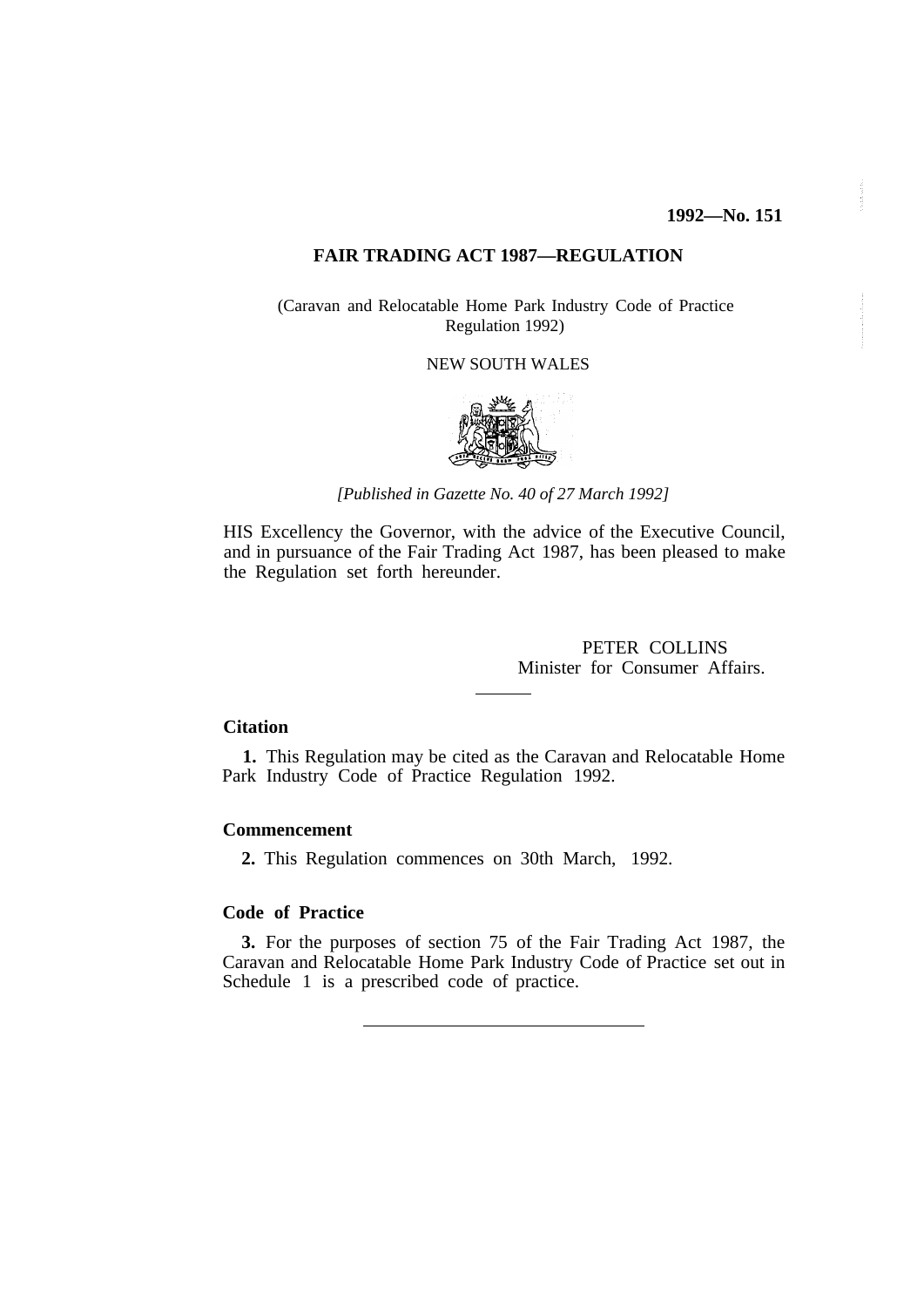# **SCHEDULE 1—CARAVAN AND RELOCATABLE HOME PARK INDUSTRY CODE OF PRACTICE**

(Cl. 3)

### **Foreword**

After a major review of caravan parks in New South Wales the Local Government (Movable Dwellings) Amendment Act 1986 started on 1 December 1986. This legislation lead to the introduction of Local Government Ordinance No. 71 which caused significant changes in caravan living in New South Wales.

The main changes were:

- Long term residence on caravan parks was legally permitted.
- Standards were established for the construction, maintenance and operation of caravan parks and movable dwellings.
- Improved forms of movable dwellings including "relocatable (chassis built) homes" were also recognised.

These new requirements and standards applied to all new parks from 1 December 1986. Existing parks were allowed time to upgrade progressively.

On 30 October 1989 the Residential Tenancies Act 1987 commenced. This Act applies to permanent residents of movable dwellings in caravan parks (as detailed in Regulation 16 of the Residential Tenancies Regulation 1989). This applies the residential landlord and tenant law to permanent residents of caravan/relocatable home parks. Specific regulations on the application of the new law reflected differences in caravan/relocatable home living from general residential living. Still, there were several matters that were not addressed by this legislation about permanent caravan/relocatable home living.

The outstanding issues are dealt with in this mandatory Code of Practice. It particularly takes account of the community aspect of caravan and relocatable home living. This Code is the product of extensive consultation with the public, relevant industry and consumer groups and government bodies.

The Code contains:

- a statement of objectives;
- specific pre-entry disclosure requirements;
- provision for the making of park rules;
- a park dispute resolution process to deal with disputes about park rules.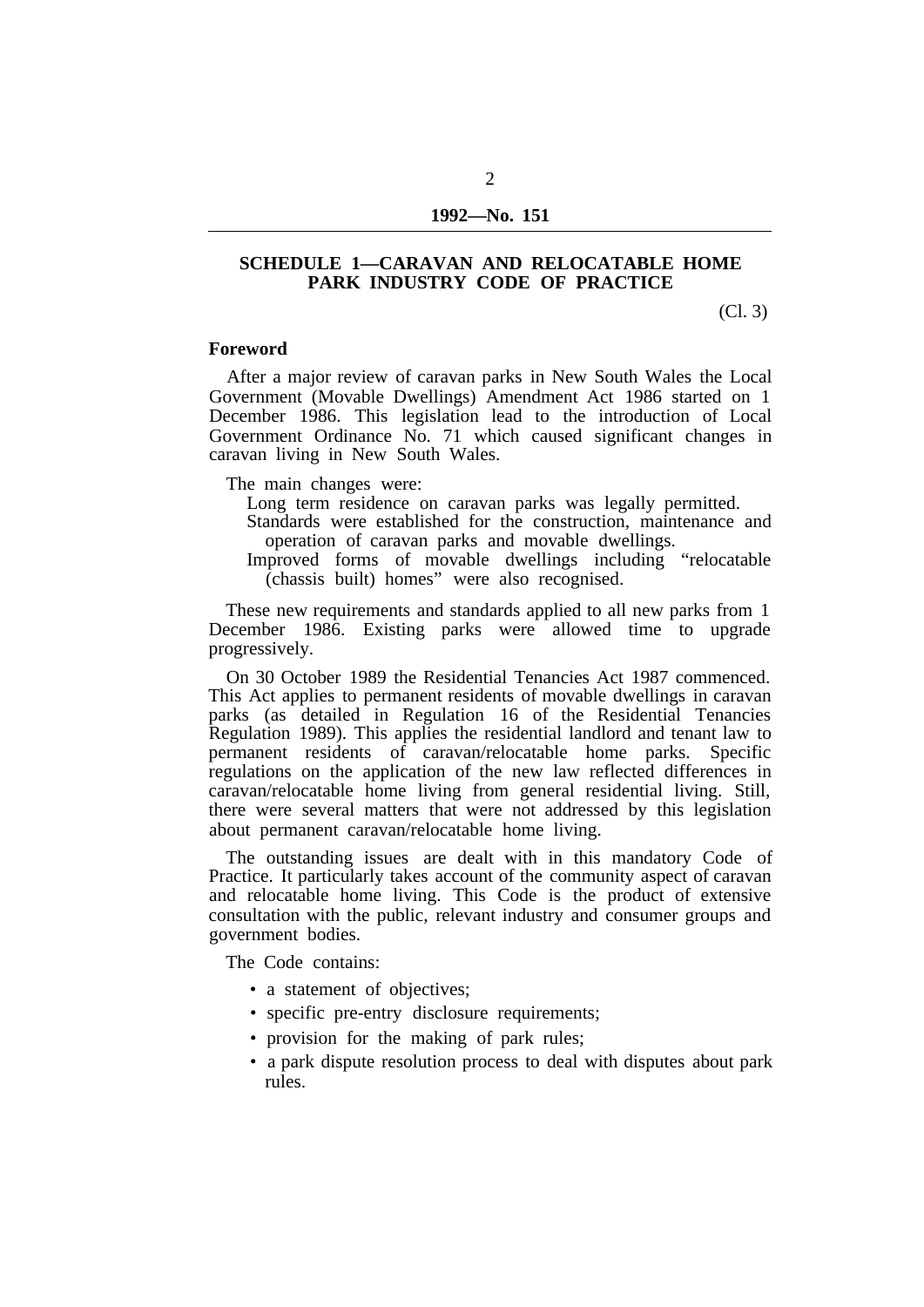The Code deals with permanent caravan and relocatable home park living. The Residential Tenancies Act 1987 also will continue to apply to permanent residents of caravan/relocatable homes. A code of practice provides a responsible and flexible package for the regulation of these aspects of the caravan/relocatable home industry. It safeguards rights and gives clear guidelines for the industry. It does not affect the operation of Ordinance No. 71 made under the Local Government Act 1919.

Importantly also, the Code does not apply to tourist or short-stay accommodation or reserved or dedicated Crown Land. Only park sites/premises that are residential premises under the Residential Tenancies Act 1987 and the Residential Tenancies Regulation 1989 are subject to the Code.

#### **Compliance**

This is a mandatory code under the Fair Trading Act 1987. It is compulsory and compliance will be monitored by the Tenancy Commissioner. Because it is a mandatory code, it can be enforced under the Fair Trading Act 1987 and through the Commercial Tribunal.

#### **Review**

The Code of Practice format has been adopted because of its inherent flexibility. Using the broad framework of the Fair Trading Act 1987, the Code allows the Government to introduce regulation that meets the needs of everyone. As part of this flexible approach, the effectiveness of the Code will be reviewed periodically in consultation with industry and relevant organisations and amendments made when required.

### **PART 1—APPLICATION, OBJECTIVES AND PRINCIPLES**

This Code sets out what is good practice in the operation of caravan/relocatable home parks, particularly as it relates to tenancy arrangements for permanent residents. It must be applied in conjunction with the Residential Tenancies Act 1987 and Ordinance No. 71 made under the Local Government Act 1919.

# **Application**

The provisions of this Code are mandatory. They apply to all, including the Crown, who own or manage or who are permanent residents of caravan/relocatable home parks. The "permanent" residents of a park are those who come under the Residential Tenancies Act 1987 and the Residential Tenancies Regulation 1989.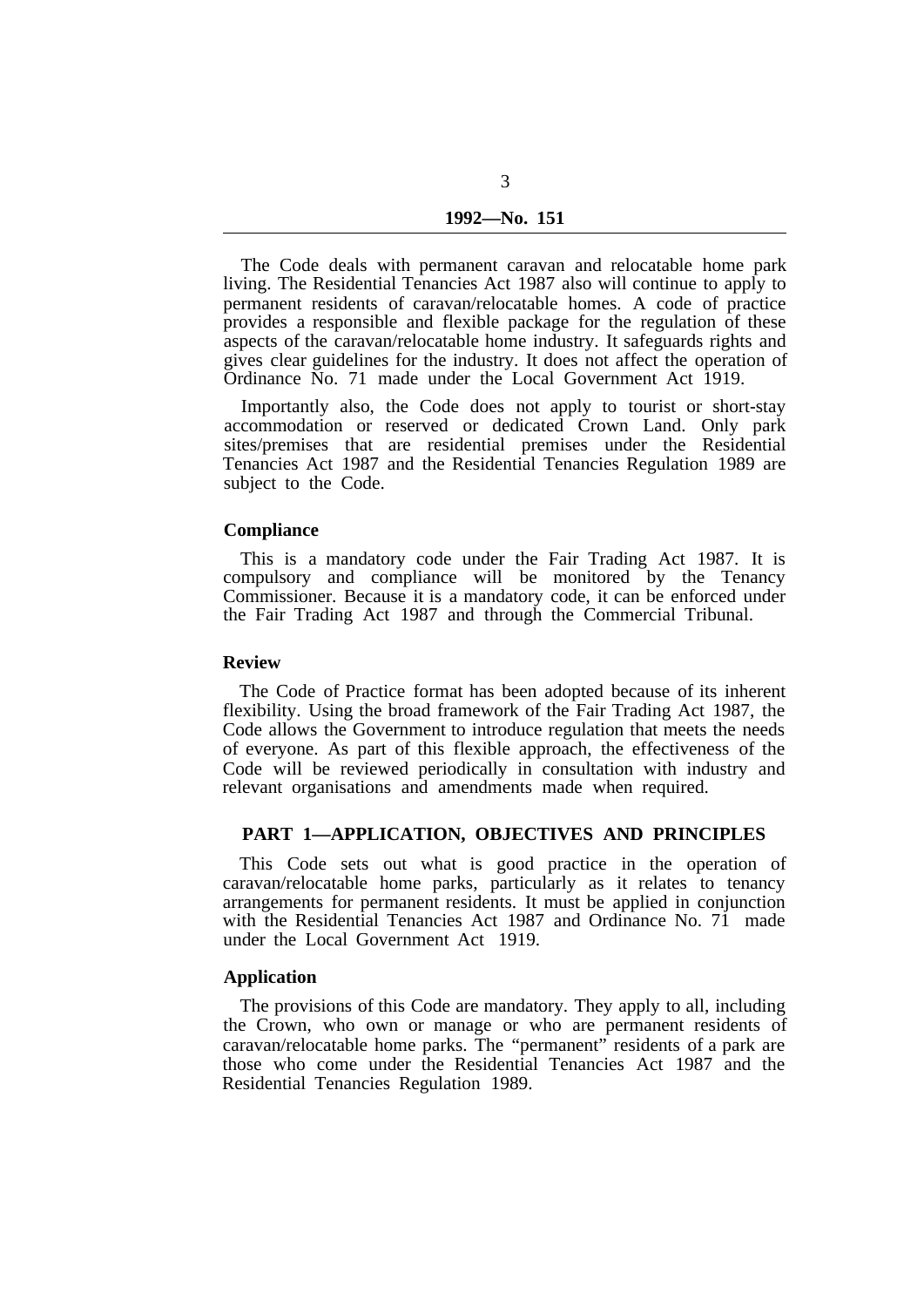## **Objectives of the Code**

The objectives of the Code are:

- (a) to clarify the rights and obligations of residents and management of caravan/relocatable home parks and by doing so promote fair trading practices in the industry;
- (b) to ensure disclosure of all important information about becoming a permanent resident of a particular caravan/relocatable home park;
- (c) to require contract documents for caravan/relocatable home park accommodation to contain full details of the obligations and rights of residents and management;
- (d) to establish appropriate mechanisms for the resolution of disputes about changes to park rules under the Code;
- (e) to provide unique security of tenure for owners of caravans with rigid annexes attached and relocatable homes located on sites in caravan/relocatable home parks;
- (f) to encourage the promotion and development of caravan/relocatable home parks according to the Code.

# **General principles**

The general principles guiding those involved in the caravan/relocatable home park industry are as follows:

- (a) the well-being and interests of residents and the rights of management should be given proper recognition;
- (b) everyone involved in park living should have access to clear and meaningful information about their rights and obligations;
- (c) the freedom of decision and action of residents should be restricted as little as possible;
- (d) residents should be treated fairly and protected from abuse and exploitation;
- (e) through the provision of relevant information people can be given the opportunity to make meaningful marketplace choices.

# **PART 2—BASIC RIGHTS OF RESIDENTS AND MANAGEMENT**

# **Residents' privacy**

Residents have a basic right to privacy in personal accommodation that must be respected by management according to the Residential Tenancies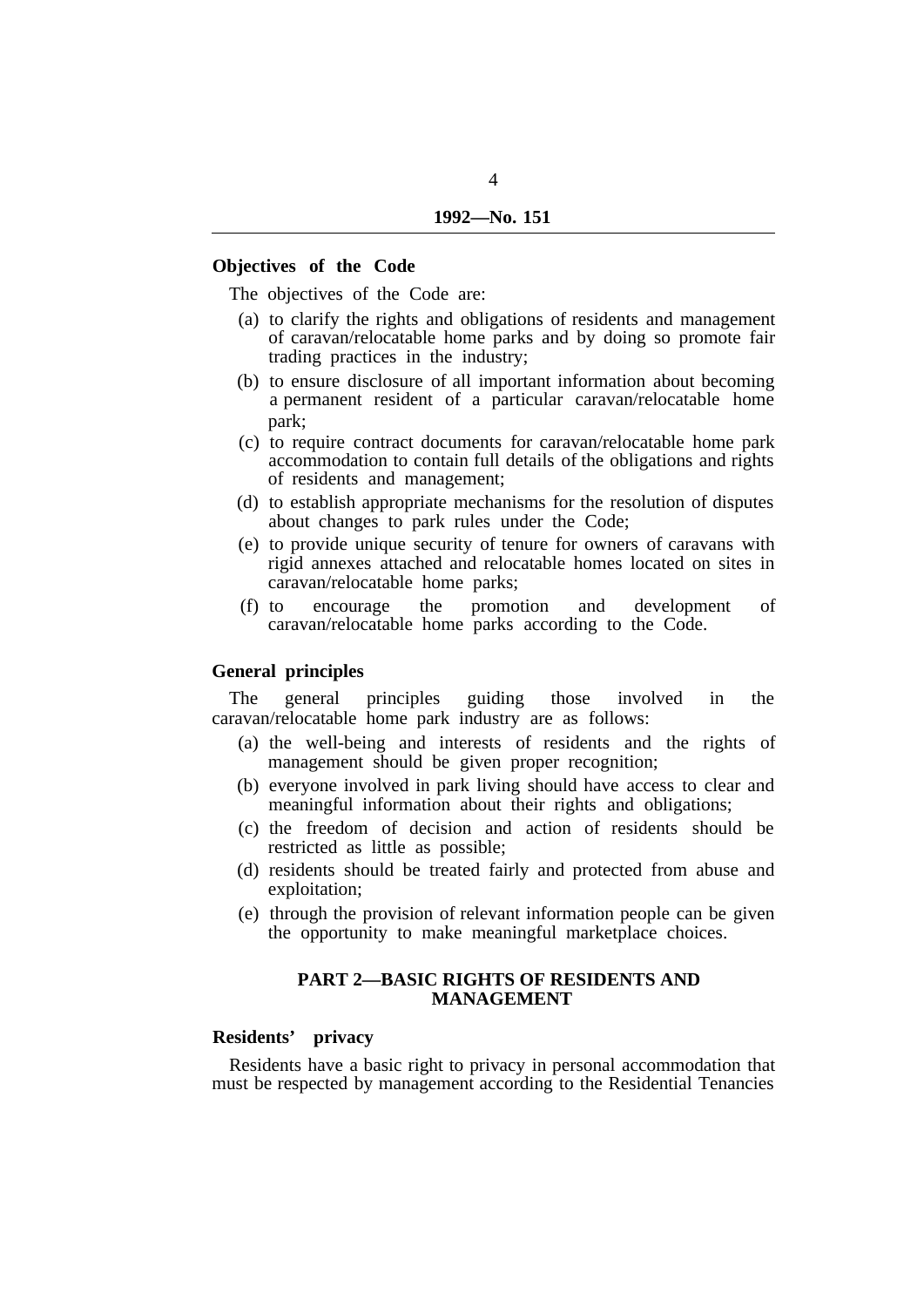Act 1987. The management has the responsibility of helping the residents' quiet enjoyment of both personal accommodation and communal amenities.

### **Sound management**

park to be conducted in a sensible and prudent manner. Everyone must recognise the basic need for the management of the

### **PART 3—DISCLOSURE OF INFORMATION**

### **Management's general obligations**

to all information given to residents by management: The following requirements apply to the agreement for occupation and

The agreement must be in accordance with the standard form of agreement for landlords and tenants of movable dwellings or movable dwelling sites set out in Schedule 2 to the Residential Tenancies Regulation 1989.

If any additional terms (including park rules) are included in the agreement, they:

- must not conflict with the Residential Tenancies Act 1987. Ordinance No. 71 made under the Local Government Act 1919 or any other law; and
- must not conflict with the standard terms of the prescribed agreement; and
- must be written in clear, concise and plain English avoiding vague or ambiguous statements.

The agreement must not be in breach of any provisions of this Code, the Residential Tenancies Act 1987, Ordinance No. 71 made under the Local Government Act 1919 or the Fair Trading Act 1987 or any other law.

The agreement and other information must fully show in writing all the arrangements that will apply in relation to a resident's occupation of the park. Also, the agreement must show any land use restrictions that apply to the park.

Where a premium for sale on-site of a movable dwelling is payable by a resident the relevant requirements of the Code and the premium, or the basis for its determination, must be clearly set out in the agreement.

Each resident must be given a copy of Schedule A to this Code containing written answers by the park owner to the questions set out in that Schedule.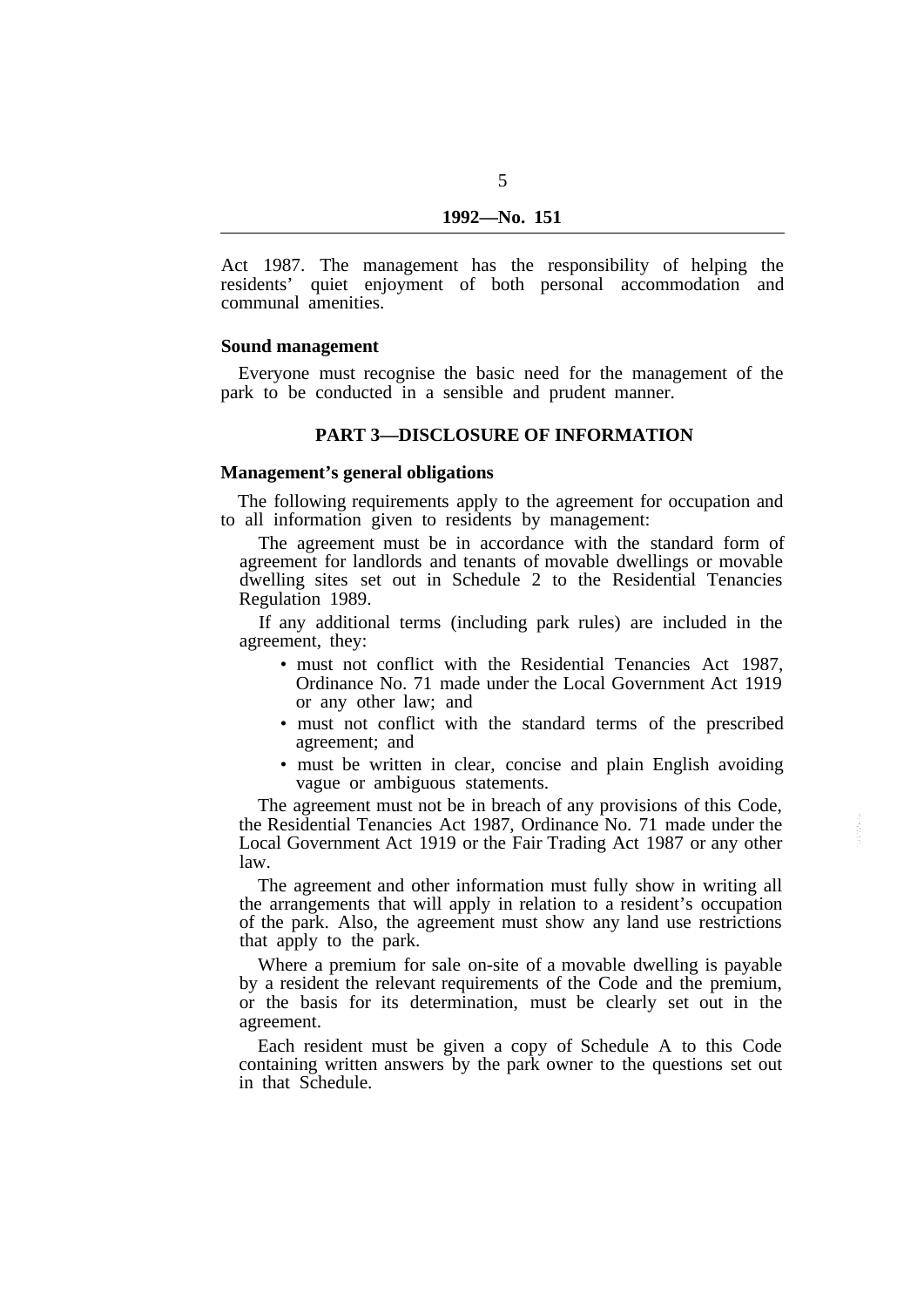A park owner must not restrict any person's right to seek independent advice before entering into an agreement.

## **Residents' general obligations**

Residents must inform themselves about the residential tenancy agreement and any other matter relating to their living in the park. Anyone considering permanent living in a caravan/relocatable home park should get independent legal advice before signing any documents.

#### **Sale of the caravan/relocatable home**

The residential tenancy agreement between a park owner and an owner of a caravan/relocatable home must contain a term allowing a "for sale" sign to be displayed within the movable dwelling. But, a sign can only be displayed if the park owner is notified of the intention to sell before the sign is placed there. Any restrictions about the size of any "for sale" sign must be set out in the agreement. The agreement must state whether "for sale" signs may be displayed outside the movable dwelling and must indicate any applicable conditions.

#### **Restrictions on sale on-site**

If there are any restrictions on the sale of the unit on-site they must be disclosed in the agreement.

### **Premium for sale on-site**

The park owner and the resident may agree that a movable dwelling will remain on-site after the residential tenancy agreement ends. If a premium for sale of the unit on-site is payable by a resident to the park owner, the premium or the basis for its determination must be clearly set out in the agreement. If a premium for sale on-site is payable, the park owner must allow the caravan/relocatable home to remain on-site, subject to the park owner approving the purchaser. Where the park owner does not approve a purchaser keeping the home on the site no premium is payable by the purchaser or the former resident. Where a premium for sale on-site is payable under an agreement a park owner must not charge any commission for acting as a selling agent.

## **Right of entry and restrictive practices (tradespersons and service providers)**

A park owner must not restrict in any way the right of a resident to purchase goods or services from the person of his/her choice.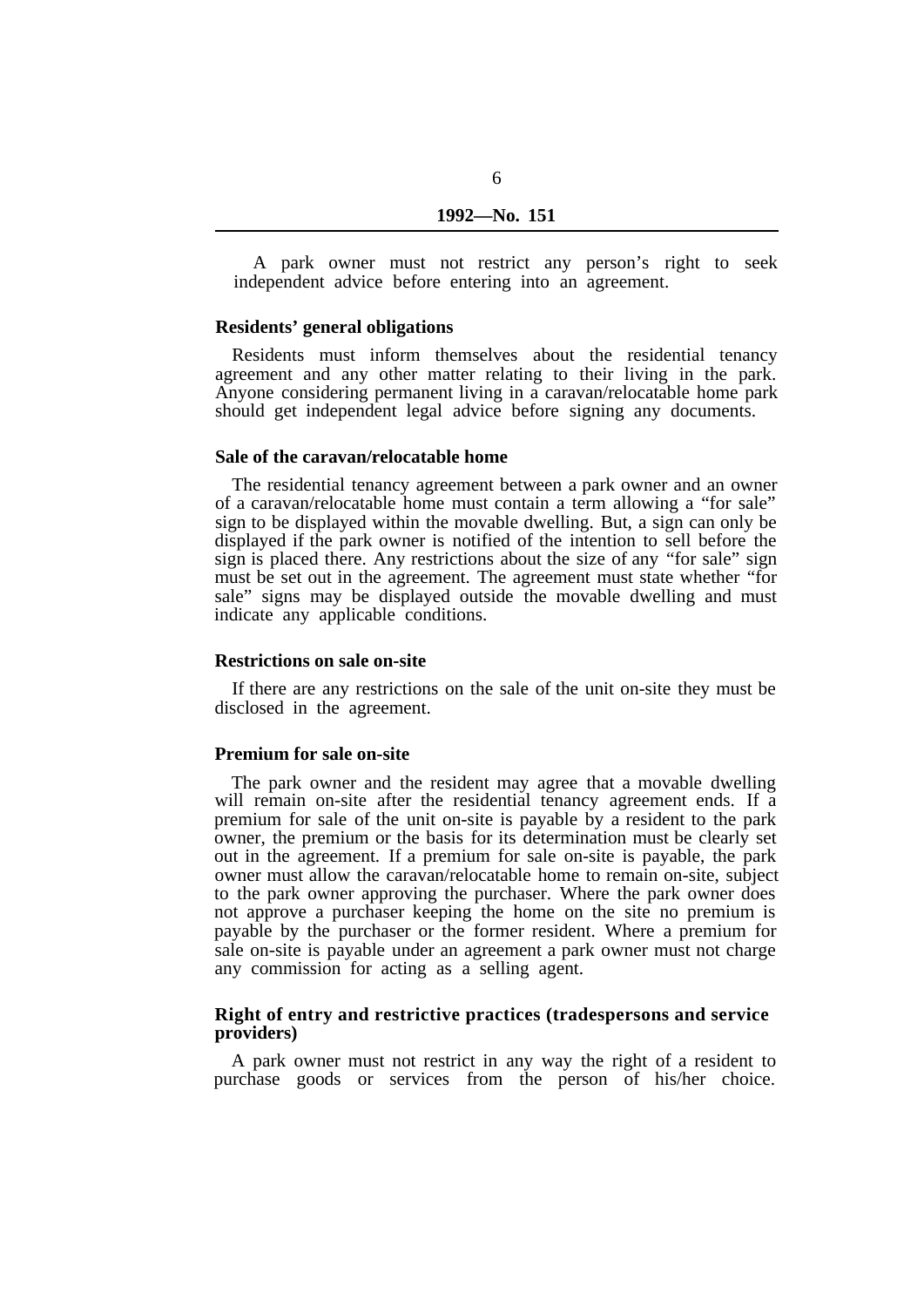7

Tradespersons and service providers may be prohibited from entry to the park:

- if they have unduly disturbed the peace and quiet of the park; or
- if they have failed to observe reasonable rules of conduct established by the park owner; or
- if they have violated the park rules about motor vehicle traffic.

### **Responsibility for preservation or landscaping of site**

This is about the preservation or landscaping of the site and not landscaping of the whole of the park. Any standard of site preservation must be set out in the residential tenancy agreement together with the respective responsibilities of the parties about the site when the agreement ends. A park owner must not charge a fee for site preservation as a condition of residence, but reasonable site landscaping and maintenance requirements may be included in the park rules. A park owner must not require a resident or prospective resident to purchase, rent or lease goods or services for site preservation or landscaping from any person, company or corporation.

### **Residents' rights to membership of organisations**

residents. That right must not be restricted by a park owner. A park resident has a right to participate in any organisation of park

## **PART 4—PARK RULES**

A park owner may make rules relating to the use, enjoyment, control and management of the caravan/relocatable home park. Park rules must be in writing. A park rule must not be inconsistent with this Code, the Residential Tenancies Act 1987, Ordinance No. 71 made under the Local Government Act 1919 or any other law. A park owner must give each resident, before or at the time they enter into the residential tenancy agreement, a copy of any park rules with which residents must comply. Without limiting the generality of the definition of "park rules" a park owner may make park rules relating to any of the following:

- (a) the making and abatement of noise;
- (b) motor vehicle speed limits within the park;
- (c) the parking of motor vehicles;
- (d) the disposal of refuse;
- (e) the keeping of pets;
- (f) the playing of games and other sports activities: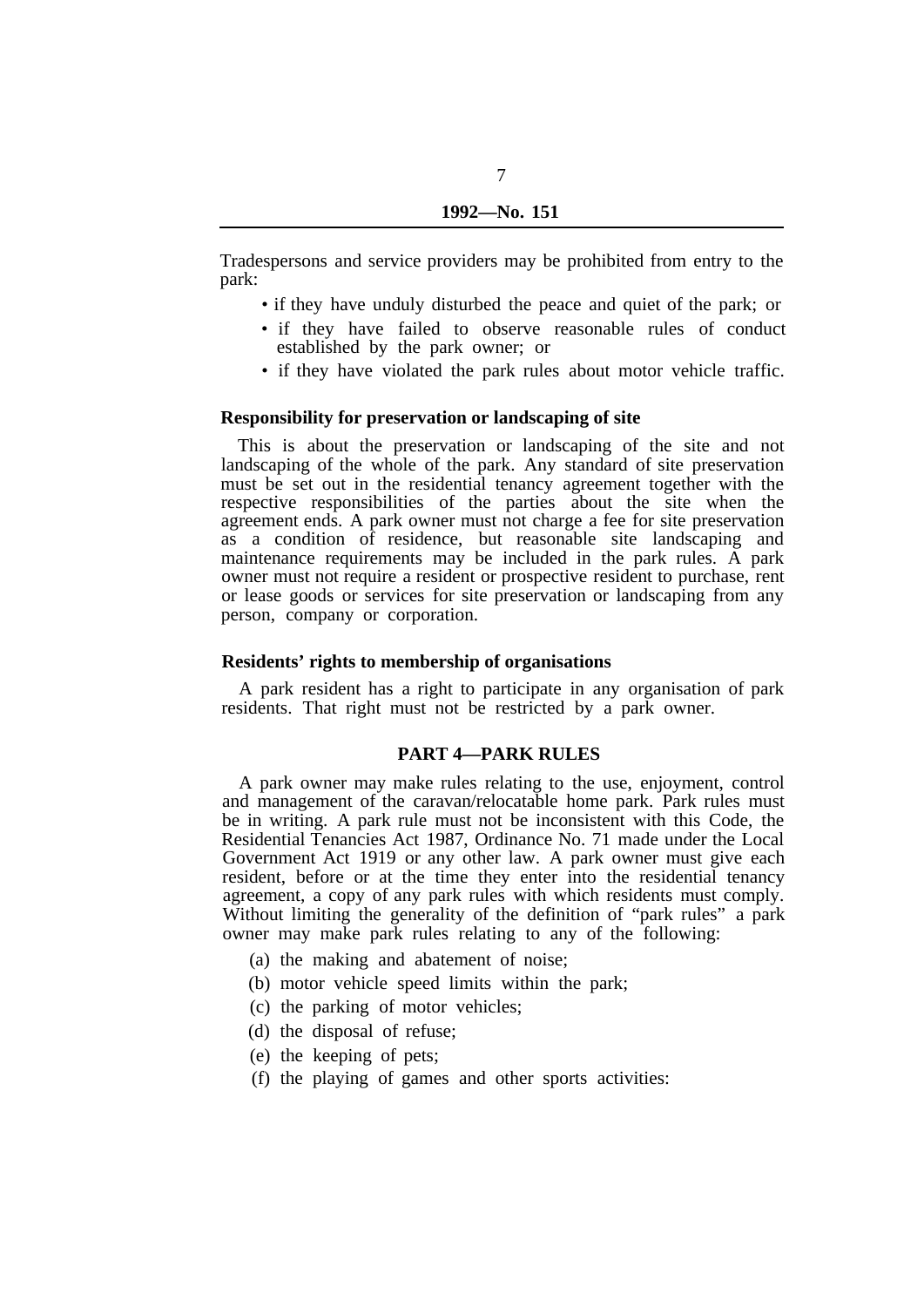8

- (g) the use and operation of communal facilities;
- (h) maintenance standards for the caravan/relocatable home as they affect the general amenity of the park;
- (i) reasonable landscaping and maintenance requirements for the site on which the caravan/relocatable home is.

The park rules are to be included as additional terms of the residential tenancy agreement between the park owner and a resident.

#### **Changes to park rules**

If a park owner wishes to change park rules (whether by variation, addition or abrogation), notice in writing must be given to each resident specifying the proposed change. Unless the proposed change affects the use of recreational facilities written notice must be given to each resident at least 60 days before the day on which the change is to have effect. Where the proposed change affects the use of recreational facilities at least 7 days written notice must be given to each resident.

### **Management obligation to enforce rules**

The park owner must take all reasonable steps to ensure that the park rules in force for that park are observed by all residents and are enforced and interpreted consistently and fairly.

## **PART 5—DISPUTE RESOLUTION**

#### **Disputes Committee**

The park owner must convene a Disputes Committee to hear and mediate disputes about changes to park rules that arise within the park. The Disputes Committee is to be a panel comprising 3 persons:

- a person appointed by the residents; and
- a person representing the park owner; and
- a person agreed to by both the person appointed by the residents and the owner's representative.

## **Applications to Disputes Committee about changes to park rules**

Where a dispute arises about a change to park rules, 5 residents each of whom is from a different site at the park or, where there are fewer than 10 sites at a park, a majority of those residents, may apply to the park's Disputes Committee to have the matter heard. An application to the Disputes Committee must be made within 30 days of notice of the change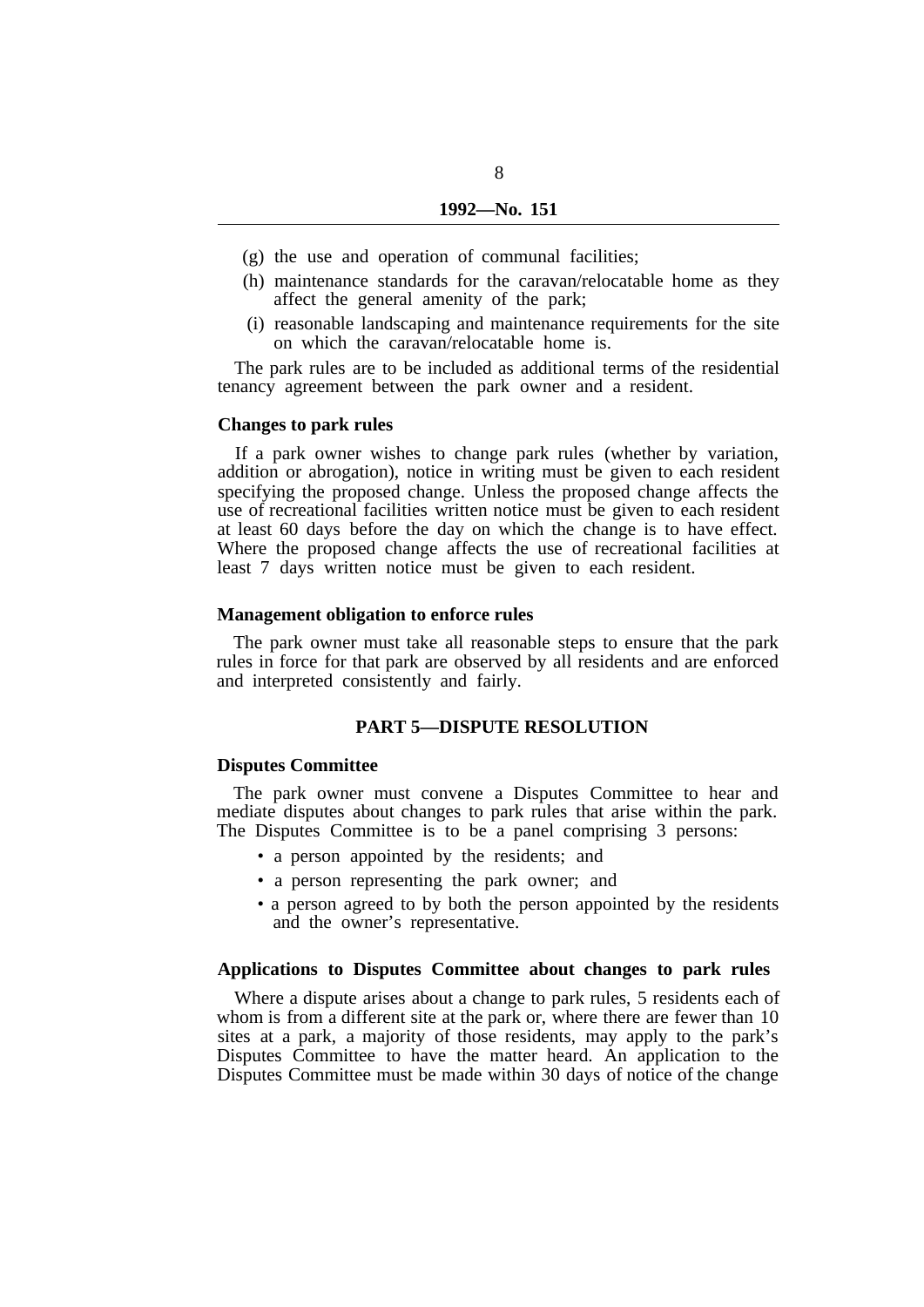to the rules. The Committee may declare the rule to be unconscionable, harsh or oppressive or in contravention of any relevant code of practice. The Committee must advise the parties to the dispute, in writing, of its decision within 30 days of receiving notice of the dispute.

### **Appeals from Disputes Committee to the Residential Tenancies Tribunal**

If 5 residents each from a different site at the park (or if there are fewer than 10 sites at the park, a majority of those residents) or management claim:

- (a) that a change to the park rules is unconscionable, harsh or oppressive, or contravenes a relevant code of practice applying to the caravan/relocatable home park; and
- (b) either:
	- (i) all procedures for settlement of the dispute under any relevant code of practice have been exhausted without resolution of the dispute to the satisfaction of the parties; or
	- (ii) there are no such procedures and the dispute has not been resolved,

the residents, or the park owner or manager, may apply to the Residential Tenancies Tribunal for an order.

The Tribunal may make an order:

- (a) setting aside the park rule; or
- (b) modifying the operation of the rule, either in its application to the resident or to some or all of the residents of the caravan/relocatable home park; or
- (c) upholding the rule.

The Tribunal may not make orders about changes to park rules that are inconsistent with the provisions of any relevant code of practice.

## **PART 6—TERMINATION OF RESIDENTIAL TENANCY AGREEMENTS FOR RELOCATABLE HOMES AND CARAVANS WITH RIGID ANNEXES ATTACHED**

This Code recognises the high cost of moving relocatable homes and caravans with rigid annexes attached, the potential for resulting damage, the requirements for their installation and the cost of landscaping and site preparation. Because of these factors it is necessary that the owners of relocatable homes and caravans with rigid annexes attached occupied within caravan/relocatable home parks be given unique protection.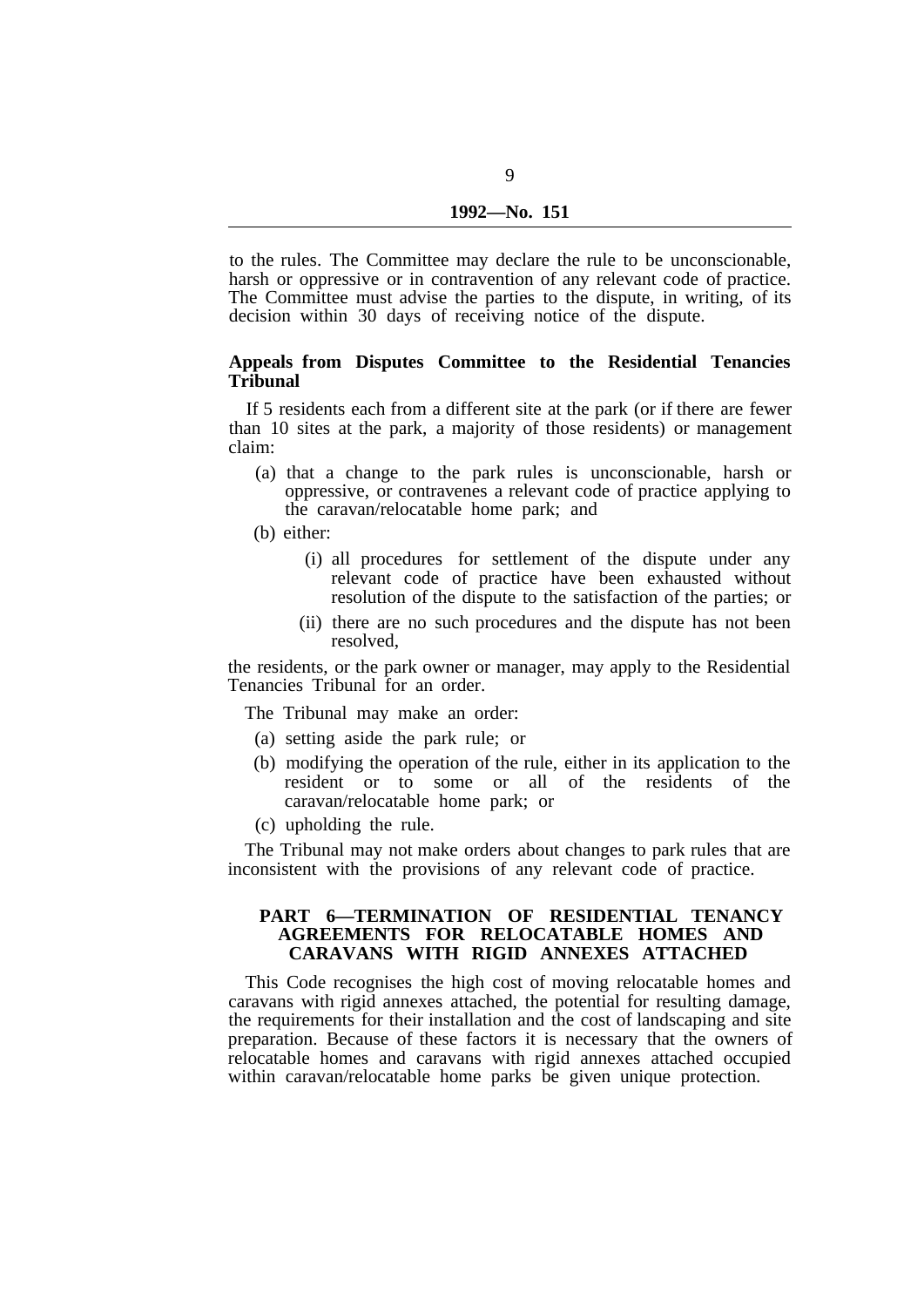The Residential Tenancies Act 1987 provides that where a park owner wants to end a residential tenancy agreement for a caravan with a rigid annexe attached or a relocatable home the park owner may do so without specifying any ground for the termination but must give at least 180 days notice of termination.

This requirement does not apply to a residential tenancy agreement that creates a tenancy for a fixed term during the currency of the term.

NOTE: A landlord (park owner) may only give a notice of termination, without any ground, after the fixed term of the agreement has ended. For example, where an agreement is for a fixed term of 5 years a landlord must not give a notice of termination, without any ground, until the 5 year period has ended.

# **SCHEDULE A—QUESTIONS TO BE ANSWERED BY CARAVAN/RELOCATABLE HOME PARK OWNER**

**1.** What restrictions are there on a resident in the use of his/her unit and the park facilities about:

- having someone else live in the unit;
- having visitors, including overnight or short-stay guests;
- car parking;
- pets;
- other?

**2.** Is there any restriction on the type of movable dwelling allowed at the park?

**3.** What can the resident put on the site besides the movable dwelling, e.g. carport, garden shed? The answer to this should take into account:

- (i) what the proprietor will permit; and
- (ii) what the local council will permit; and
- (iii) what Ordinance No. 71 made under the Local Government Act 1919 will permit.

**4.** Can the resident move or be moved from one part of the park to another and, if so, under what circumstances?

**5.** If the park is sold, what protection does a resident have against a loss of rights?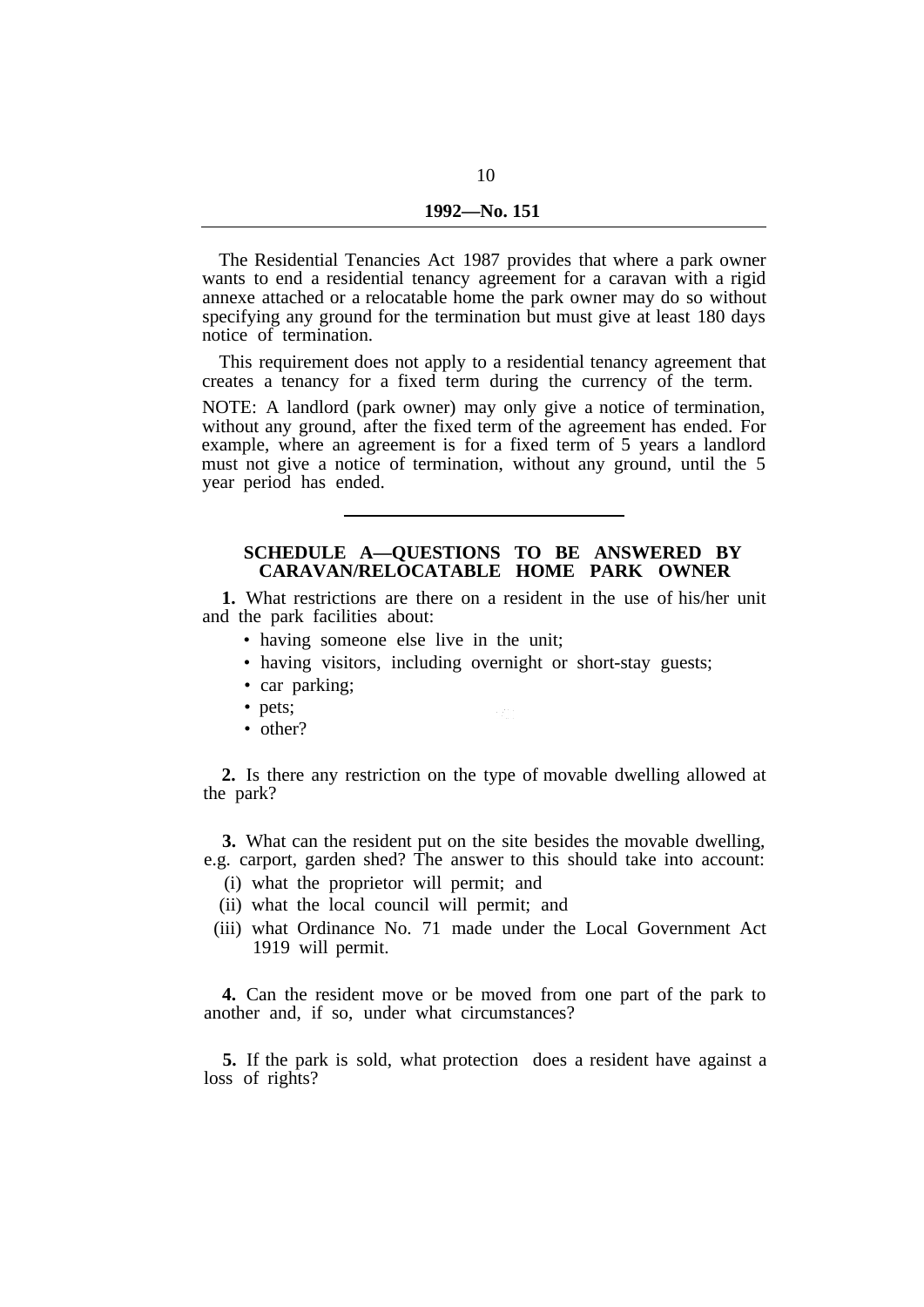**6.** Are residents liable for any additional or extraordinary charges and, if so, for what purposes?

**7.** Are there any restrictions on the resident on the sale of her/his caravan/relocatable home? If a premium is payable for sale on-site, what is the amount of the premium or the basis for its determination?

**8.** Is the park currently licensed under Ordinance No. 71 made under the Local Government Act 1919 and, if so, are there any restrictions?

**9.** What facilities are there available for delivery of mail to the park residents?

**10.** Are there restrictions on the use of common facilities? If so, what hours are the facilities available, who may use the facilities? Are there any other restrictions on the use of these facilities?

## **SCHEDULE B—DEFINITIONS**

In this Code:

- **"caravan"** has the same meaning as "registrable movable dwelling" in the Residential Tenancies Act 1987, i.e. it means a movable dwelling which is, or is capable of being, registered under the Traffic Act 1909;
- **"caravan/relocatable home park"** has the same meaning as "caravan park" in Ordinance No. 71 made under the Local Government Act 1919, i.e. it means a property used (to an extent that, by operation of section 289F of the Local Government Act 1919, a licence is required) for the placement of caravans or of caravans and other movable dwellings;
- **"park owner"** means the person who holds a licence to operate a caravan/relocatable home park and includes the manager appointed to be in attendance at the premises by clause 97 of Ordinance No. 71 made under the Local Government Act 1919;
- **"park rules"** means the rules with which residents of a caravan/relocatable home park are expected by the park owner to comply;
- **"relocatable home"** has the same meaning as in the Residential Tenancies Act 1987, i.e. it means a movable dwelling that is not a registrable movable dwelling or a tent;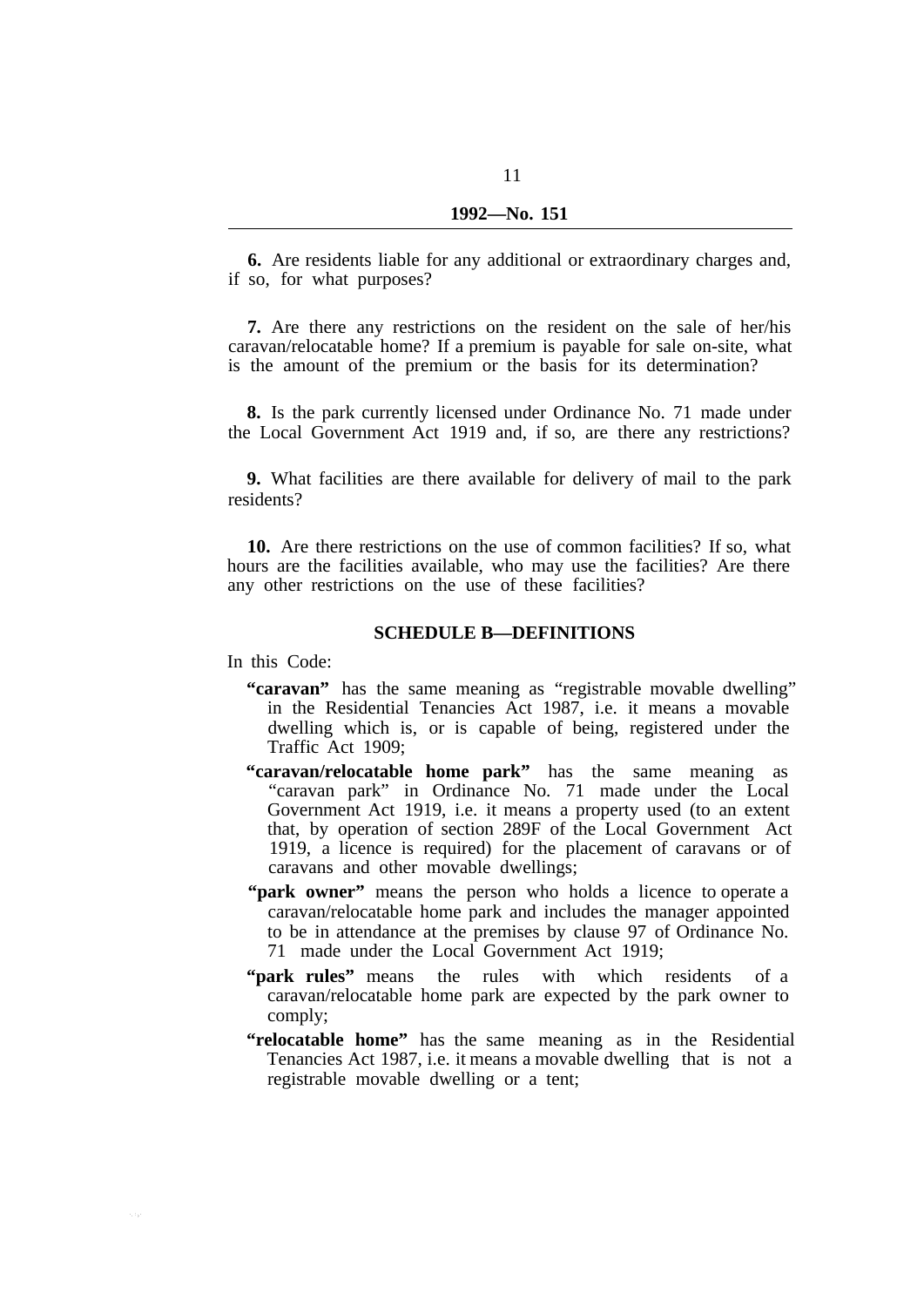- **"resident"** means a person who is a tenant of residential premises which consist of a caravan or a relocatable home or of the site on which a caravan or a relocatable home is situated, in a caravan/relocatable home park under a residential tenancy agreement;
- "rigid annexe" has the same meaning as in the Residential Tenancies Act 1987, i.e. it means an attachment to a movable dwelling used as an extension of the habitable area of the dwelling, not being an extension that (apart from any rigid support frame and any door, window or other securable opening constructed of non-flexible material) consists entirely of canvas or other flexible material;
- **"Tribunal"** means the Residential Tenancies Tribunal.

### **NOTE**

#### **TABLE OF PROVISIONS**

- 1. Citation
- 2. Commencement
- 3. Code of Practice

SCHEDULE 1—CARAVAN AND RELOCATABLE HOME PARK INDUSTRY CODE OF PRACTICE

## **EXPLANATORY NOTE**

This Regulation prescribes a Code of Practice under the Fair Trading Act 1987 for the caravan/relocatable home park industry. The Code provides agreed standards of practice relating to that industry.

The Code applies to owners and managers of and permanent residents of caravan/relocatable home parks. The Code does not apply to short and long term holiday makers Living in such parks. The Code contains:

- a statement of objectives;
- a statement of the basic rights of residents and park management;
- requirements as to the information that must be disclosed by park managment to prospective residents of such parks;
- provision for the making of park rules;
- procedures for the resolution of disputes concerning changes to park rules;
- requirements regarding the termination of tenancy agreements involving relocatable homes and caravans with rigid annexes attached.